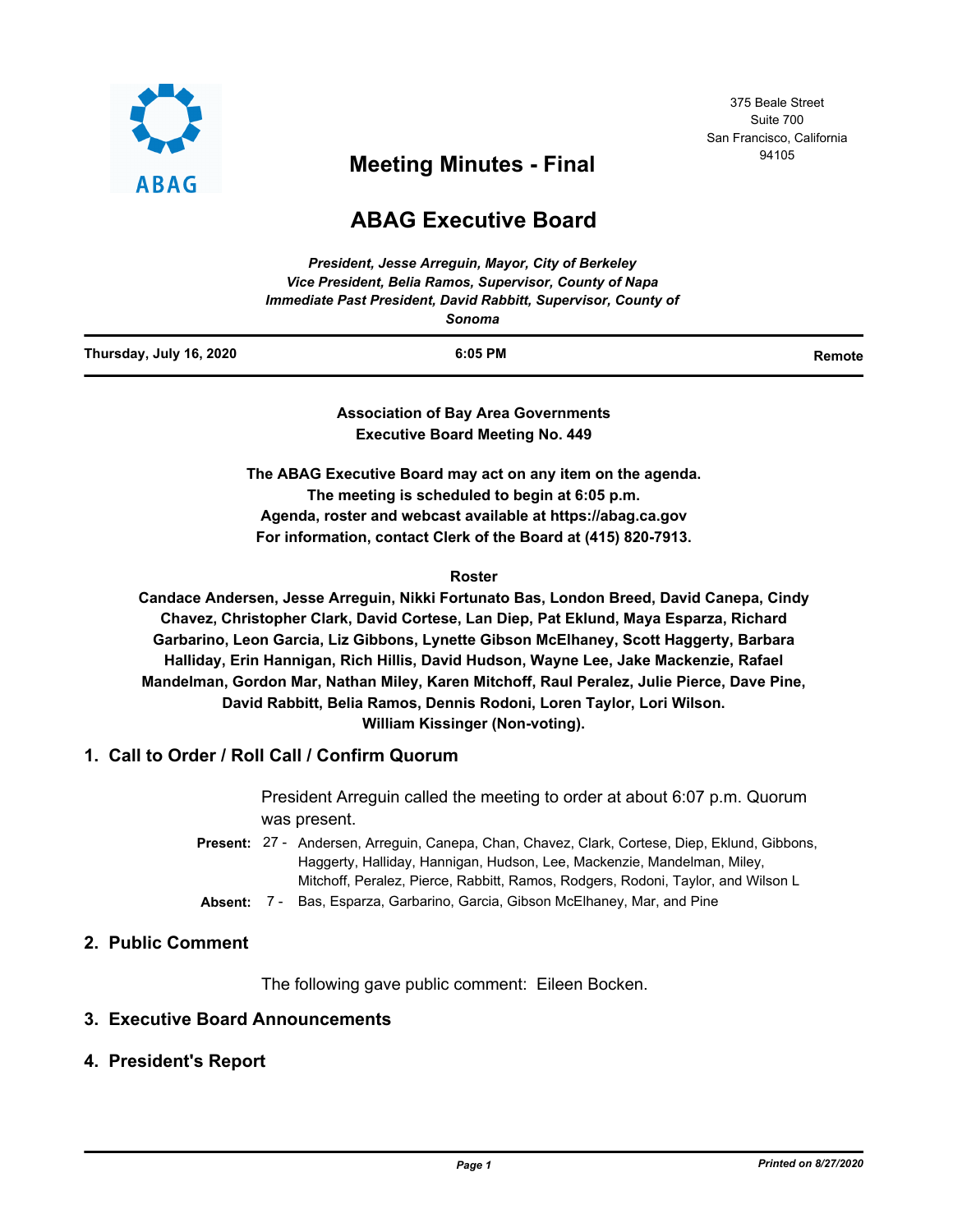**4.a.** [20-0994](http://mtc.legistar.com/gateway.aspx?m=l&id=/matter.aspx?key=20858) President's Report of July 16, 2020, including General Assembly Special Meeting Webinar on June 25, 2020

President Arreguin gave the report.

#### **5. Executive Director's Report**

**5.a.** [20-0995](http://mtc.legistar.com/gateway.aspx?m=l&id=/matter.aspx?key=20859) Executive Director's Report of July 16, 2020

Therese McMillan gave the report.

#### **6. Executive Board Consent Calendar**

**Upon the motion by Lee and second by Hudson, the Consent Calendar, including adoption of Resolution No. 02-2020, Revised, and the ratification of appointments to the Housing Methodology Committee was approved. The motion passed unanimously by the following vote:**

- Aye: 23 Andersen, Canepa, Chan, Chavez, Clark, Diep, Eklund, Gibbons, Haggerty, Halliday, Hannigan, Hudson, Lee, Mackenzie, Miley, Mitchoff, Pierce, Rabbitt, Ramos, Rodgers, Rodoni, Taylor, and Wilson L
- Absent: 11 Arreguin, Bas, Cortese, Esparza, Garbarino, Garcia, Gibson McElhaney, Mandelman, Mar, Peralez, and Pine
- **6.a.** [20-0993](http://mtc.legistar.com/gateway.aspx?m=l&id=/matter.aspx?key=20857) Approval of ABAG Executive Board Minutes of June 18, 2020
- **6.b.** [20-1094](http://mtc.legistar.com/gateway.aspx?m=l&id=/matter.aspx?key=20959) Adoption of Resolution No. 02-2020, Revised-Plan Bay Area 2050-Additional Priority Development Areas (PDAs) Submitted for Final **Blueprint**
- **6.c.** [20-1041](http://mtc.legistar.com/gateway.aspx?m=l&id=/matter.aspx?key=20905) Authorization for ABAG Executive Board approval of a contract through December 31, 2023 with Baird + Driskell Community Planning to assist the Association of Bay Area Governments (ABAG) in designing and implementing the Regional Early Action Planning Grant Program (REAP) in an amount not to exceed \$200,000
- **6.d.** [20-1136](http://mtc.legistar.com/gateway.aspx?m=l&id=/matter.aspx?key=21001) Ratification of Appointments to Housing Methodology Committee

#### **7. ABAG Administrative Committee**

**7.a.** [20-0996](http://mtc.legistar.com/gateway.aspx?m=l&id=/matter.aspx?key=20860) Report on ABAG Administrative Committee Meeting of July 10, 2020 President Arreguin gave the report.

#### **8. ABAG Legislation Committee**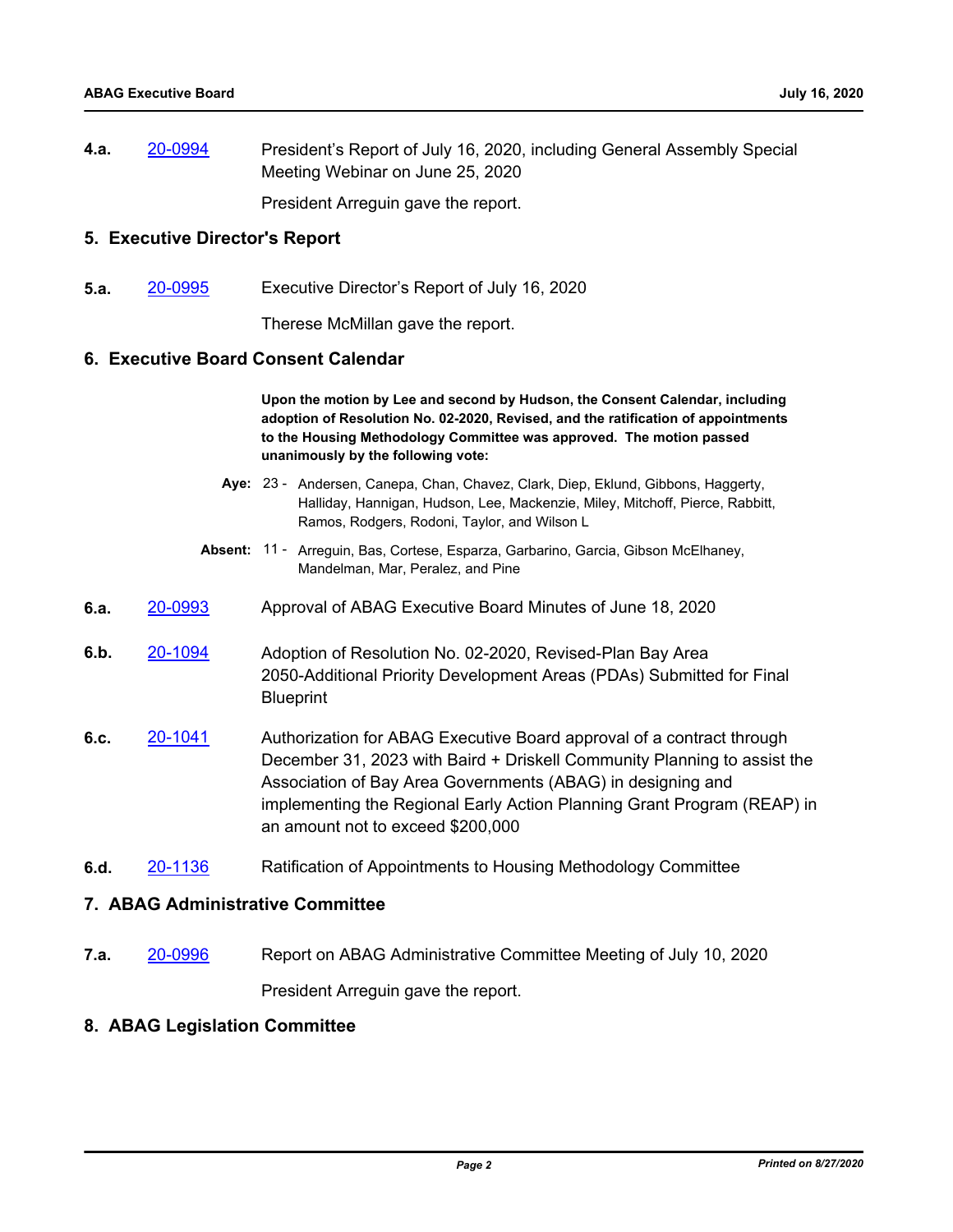| 8.a. | 20-0997 | Report on ABAG Legislation Committee Meeting of July 10, 2020 |
|------|---------|---------------------------------------------------------------|
|      |         |                                                               |

Julie Pierce gave the report.

**8.b.** [20-1133](http://mtc.legistar.com/gateway.aspx?m=l&id=/matter.aspx?key=20998) Senate Bill 995 (Atkins): Extension of California Environmental Quality Act (CEQA) Judicial Review Streamlining Authority

Julie Pierce gave the report.

**Upon the motion by PIerce and second by Hudson, the ABAG Executive Board approved a support position on SB 995 (Atkins). The motion passed unanimously by the following vote:**

- Aye: 25 Andersen, Arreguin, Canepa, Chan, Chavez, Clark, Diep, Eklund, Gibbons, Haggerty, Halliday, Hannigan, Hudson, Lee, Mackenzie, Mandelman, Miley, Mitchoff, Pierce, Rabbitt, Ramos, Rodgers, Rodoni, Taylor, and Wilson L
- **Absent:** Bas, Cortese, Esparza, Garbarino, Garcia, Gibson McElhaney, Mar, Peralez, and Pine Absent: 9 -
- **8.c.** [20-1134](http://mtc.legistar.com/gateway.aspx?m=l&id=/matter.aspx?key=20999) Senate Bill 902 (Wiener): Housing Approval Streamlining Tool

Julie Pierce gave the report.

**Upon the motion by PIerce and second by Hudson, the ABAG Executive Board approved a support position on SB 902 (Wiener). The motion passed by the following vote:**

- Aye: 23 Andersen, Arreguin, Canepa, Chan, Chavez, Clark, Diep, Haggerty, Halliday, Hannigan, Hudson, Lee, Mackenzie, Mandelman, Miley, Mitchoff, Pierce, Rabbitt, Ramos, Rodgers, Rodoni, Taylor, and Wilson L
- **Nay:** 2 Eklund, and Gibbons
- **Absent:** Bas, Cortese, Esparza, Garbarino, Garcia, Gibson McElhaney, Mar, Peralez, and Pine Absent:  $9 -$
- **8.d.** [20-1135](http://mtc.legistar.com/gateway.aspx?m=l&id=/matter.aspx?key=21000) Assembly Bill 3040 (Chiu): Missing Middle Housing Incentive

Julie Pierce gave the report.

**Upon the motion by PIerce and second by Hudson, the ABAG Executive Board approved a support position on AB 3040 (Chiu). The motion passed by the following vote:**

- Aye: 25 Andersen, Arreguin, Canepa, Chan, Chavez, Clark, Cortese, Diep, Eklund, Haggerty, Halliday, Hannigan, Hudson, Lee, Mackenzie, Mandelman, Miley, Mitchoff, Pierce, Rabbitt, Ramos, Rodgers, Rodoni, Taylor, and Wilson L
- Nay: 1 Gibbons
- **Absent:** 8 Bas, Esparza, Garbarino, Garcia, Gibson McElhaney, Mar, Peralez, and Pine

# **9. ABAG Finance Committee**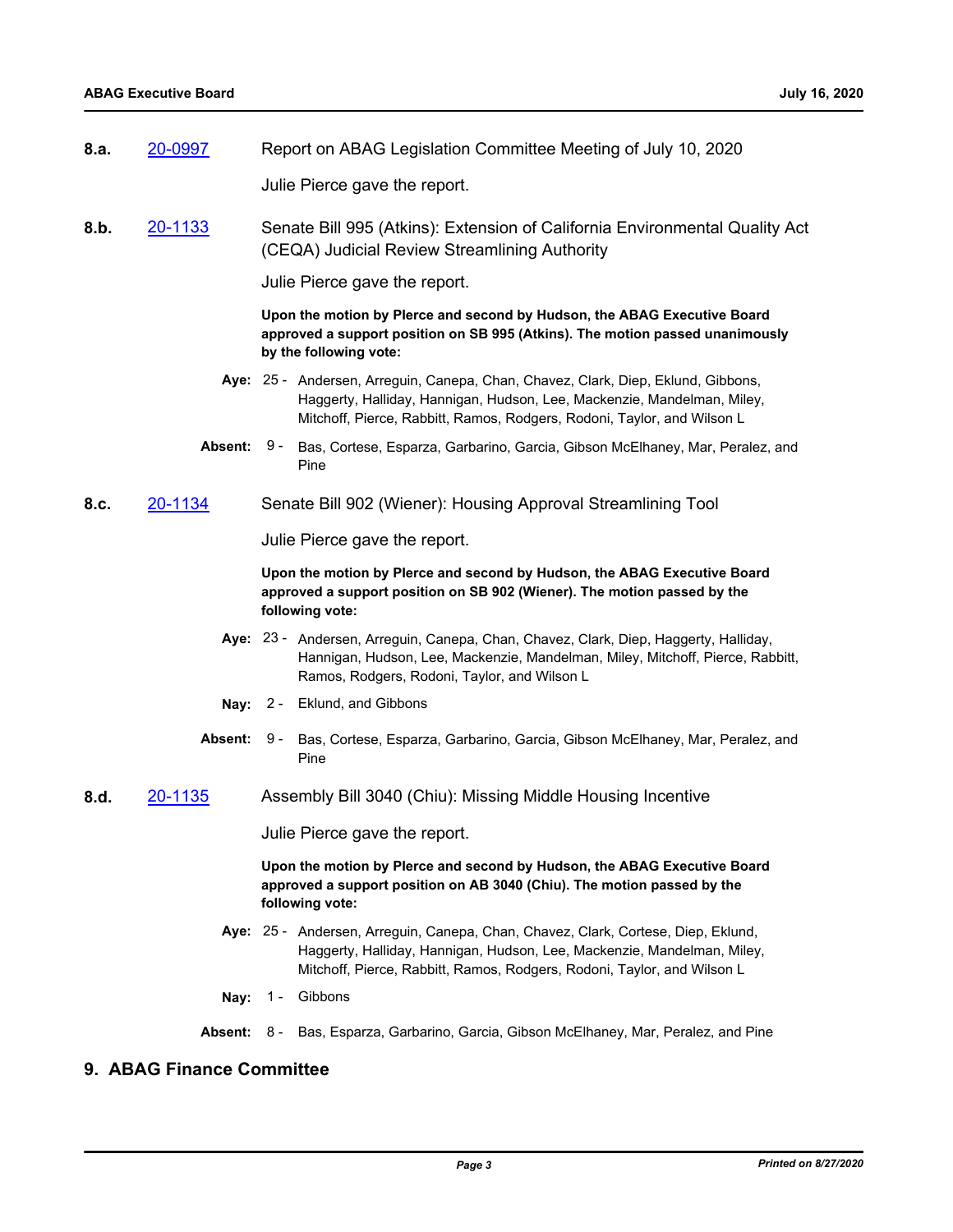**9.a.** [20-0998](http://mtc.legistar.com/gateway.aspx?m=l&id=/matter.aspx?key=20862) Report on ABAG Finance Committee Meeting of July 16, 2020, including Approval of Amendment No. 1 to ABAG Operating Budget for Fiscal Year 2020-21

Karen Mitchoff gave the report.

**Upon the motion by Mitchoff and second by Halliday, the ABAG Executive Board approved Amendment No. 1 to ABAG Operating Budget for Fiscal Year 2020-21, as reported. The motion passed unanimously by the following vote:**

- Aye: 25 Andersen, Arreguin, Canepa, Chan, Chavez, Clark, Cortese, Diep, Eklund, Gibbons, Haggerty, Halliday, Hannigan, Hudson, Lee, Mackenzie, Miley, Mitchoff, Pierce, Rabbitt, Ramos, Rodgers, Rodoni, Taylor, and Wilson L
- **Absent:** Bas, Esparza, Garbarino, Garcia, Gibson McElhaney, Mandelman, Mar, Peralez, and Pine Absent: 9 -
- **9.b.** [20-1119](http://mtc.legistar.com/gateway.aspx?m=l&id=/matter.aspx?key=20984) Approval of Audit Work Plan for Fiscal Year ending June 30, 2020

Karen Mitchoff gave the report.

#### **Upon the motion by Mitchoff and second by Lee, the ABAG Executive Board approved the Audit Work Plan for Fiscal year ending June 30, 2020, as reported. The motion passed unanimously by the following vote:**

- Aye: 25 Andersen, Arreguin, Canepa, Chan, Chavez, Clark, Cortese, Diep, Eklund, Gibbons, Haggerty, Halliday, Hannigan, Hudson, Lee, Mackenzie, Miley, Mitchoff, Pierce, Rabbitt, Ramos, Rodgers, Rodoni, Taylor, and Wilson L
- **Absent:** Bas, Esparza, Garbarino, Garcia, Gibson McElhaney, Mandelman, Mar, Peralez, and Pine Absent: 9 -

#### **10. ABAG Regional Planning Committee**

**10.a.** [20-0999](http://mtc.legistar.com/gateway.aspx?m=l&id=/matter.aspx?key=20863) Report on ABAG Regional Planning Committee Meeting of July 16, 2020, including Conclusion of RPC Housing Subcommittee

Karen Mitchoff gave the report.

**Upon the motion by Mitchoff and Lee, the ABAG Executive Board approved the ABAG Regional Planning Committee report, including conclusion and dissolution of the RPC Housing Subcommittee, as reported. The motion passed unanimously by the following vote:**

- Aye: 25 Andersen, Arreguin, Canepa, Chan, Chavez, Clark, Cortese, Diep, Eklund, Gibbons, Haggerty, Halliday, Hannigan, Hudson, Lee, Mackenzie, Miley, Mitchoff, Pierce, Rabbitt, Ramos, Rodgers, Rodoni, Taylor, and Wilson L
- **Absent:** Bas, Esparza, Garbarino, Garcia, Gibson McElhaney, Mandelman, Mar, Peralez, and Pine Absent: 9 -

# **11. Report on ABAG Housing Methodology Committee**